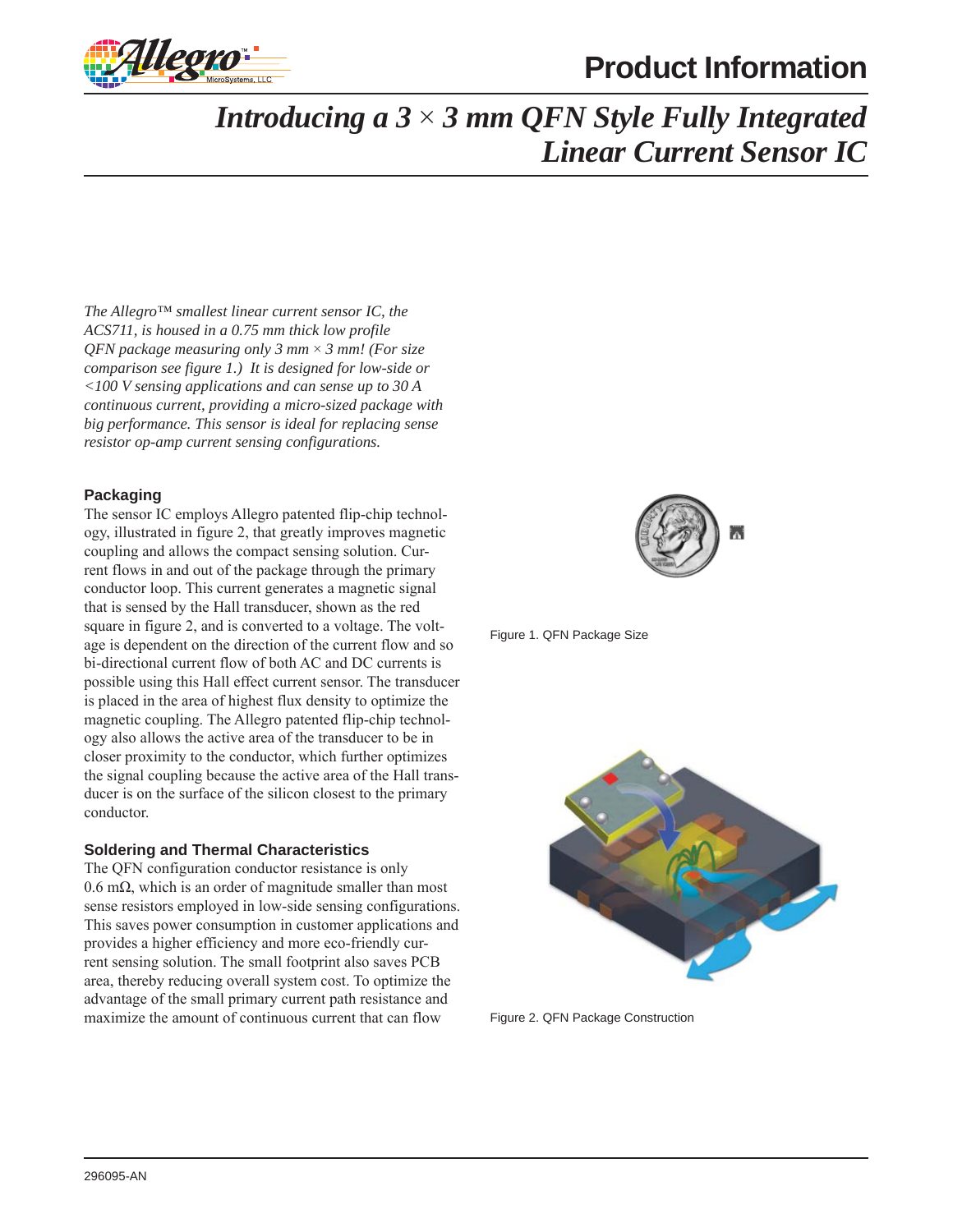through the Allegro package, conducting heat away from the device must be considered. Figure 3 illustrates an optimized PCB layout for the QFN package.

For peak thermal and electrical performance, the following features should be included in the PCB layout:

• Primary current leads should be connected to as much surface area of copper as is reasonably available. The two solder pads at the ends of the exposed pad loop should be placed directly on the current carrying copper trace to best conduct heat away from the package, and is clearly illustrated in figure 3.

• The copper thickness should be 4 oz. Using 2 oz. copper will reduce performance.

• If possible, additional copper layers, or at least two layers, should be used for conducting the primary current. The layers should be connected using the arrangement of vias shown in figure 3 and placed close to the primary current leads of the QFN package.

• Vias under the exposed QFN pads are excellent for conducting heat away from the package, but these vias must be plugged in order to prevent wicking of the solder from the pad into the via during reflow. Care must be taken when using these types of vias and size, quantity, and placement should be considered based on the application.

By applying these features, it is possible to achieve the thermal performance shown in figure 4. The data was taken using a test demonstration board with a solder footprint similar to the one shown in figure 3, and using two layers of 4 oz. copper. The graph shows that at an ambient temperature of 85°C the sensor package can withstand 45 A continuous current before reaching the maximum recommended thermal junction (die) temperature of 165°C. With proper PCB design, the device can be safely used in 30 A continuous current applications up to 85°C ambient temperature with greater than 40°C of safety margin before reaching a die temperature of 165°C.



Figure 3. PCB Layout for QFN Current Sensor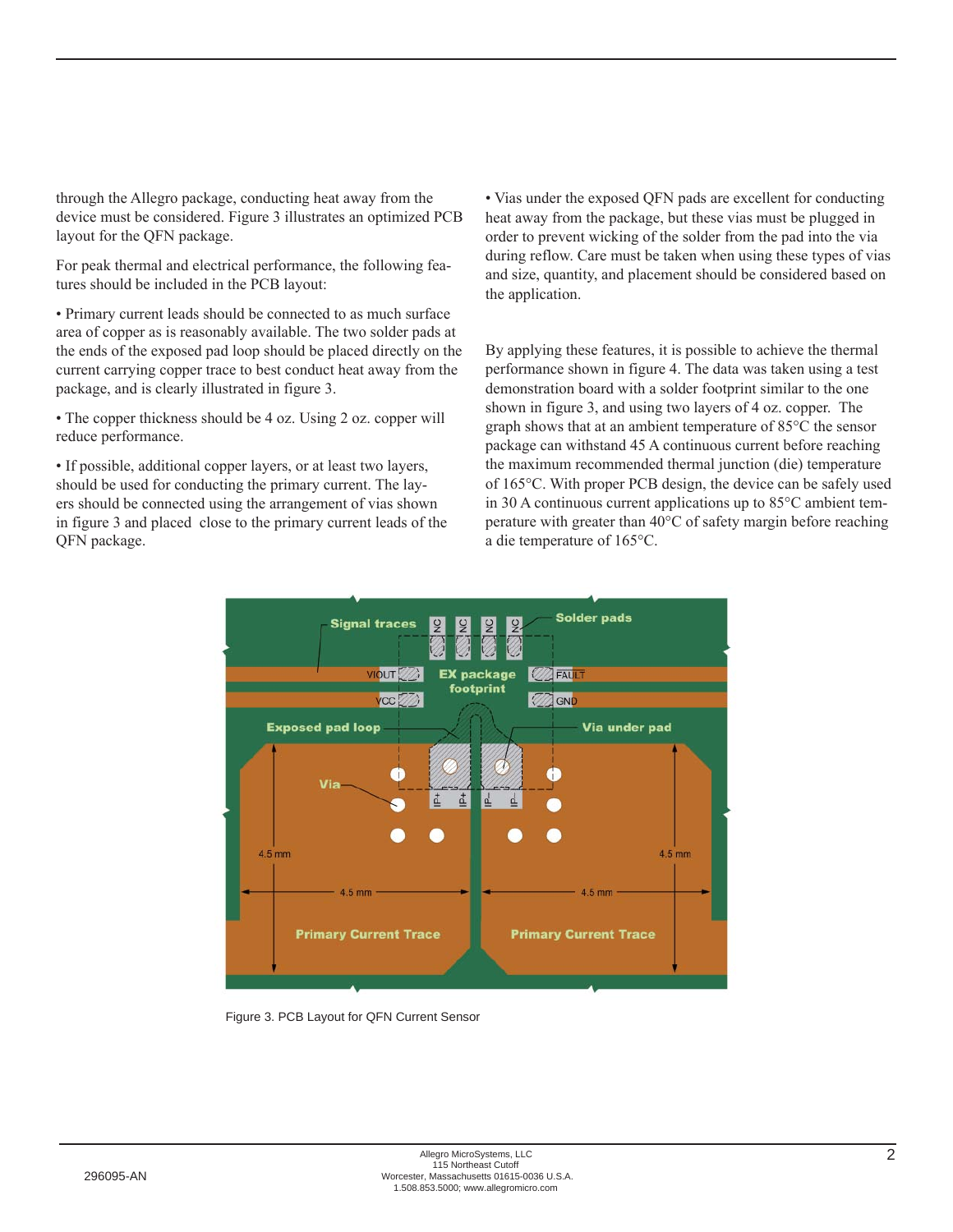#### **Device Accuracy and Fault Output**

Sense resistor op-amp solutions suffer accuracy error as the sense resistor changes with temperature. Since the magnetic field generated by current flowing in a conductor is not temperature dependent, Hall sensors are not subject to this error term. In addition, the fully integrated architecture of the ACS711 sensor IC allows the major error terms, both gain and offset, to be programmed at end-of-line production to produce a more accurate Hall-effect current sensing solution that is easy for designers to employ in the application.

The ACS711 sensor IC also integrates a factory-programmed fast response digital fault output that has a 1.3 μs response time. This fast fault can be used to prevent the destruction of IGBTs or other switching devices during short circuit or overcurrent conditions, or as a redundant fault feature in motor control applications.

### **Summary**

Advanced Allegro patented flip-chip packaging for linear Hall ICs has allowed the creation of a micro-sized,  $3 \text{ mm} \times 3 \text{ mm}$ fully integrated current sensor device, the Allegro MicroSystems ACS711, which has only a  $0.6 \text{ m}\Omega$  internal resistance, produced in a package that can really take the heat. Used with an appropriate PCB design, the device can be used for applications with over 30 A continuous current while reducing power consumption by an order of magnitude in comparison with existing sense resistor op-amp solutions.

Factory programming provides high accuracy in this IC, with an integrated fast response fault output. Together these techniques deliver the smallest current sensing footprint available for your application without compromising accuracy.



Figure 4. QFN Current Sensor Linear Thermal Performance on PCB